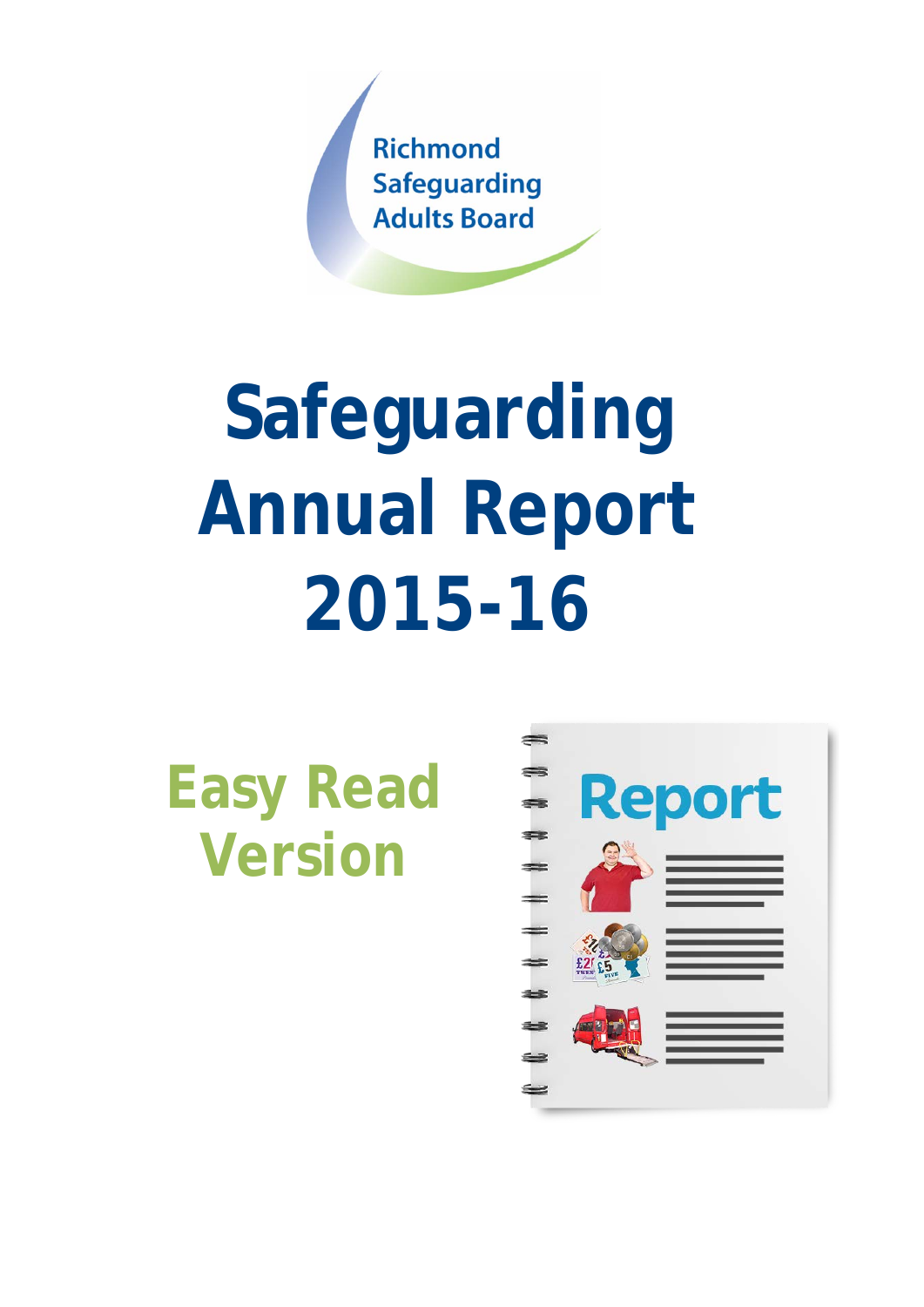# **Introduction**

**Abuse happens when someone hurts you or does or says bad things to you.**



It is when someone hurts you or treats you badly.

Or when someone does or says things to you to make you upset or frightened.

Or when someone takes your money or your things without asking.

Or when someone doesn't look after you properly or helping you when you need it.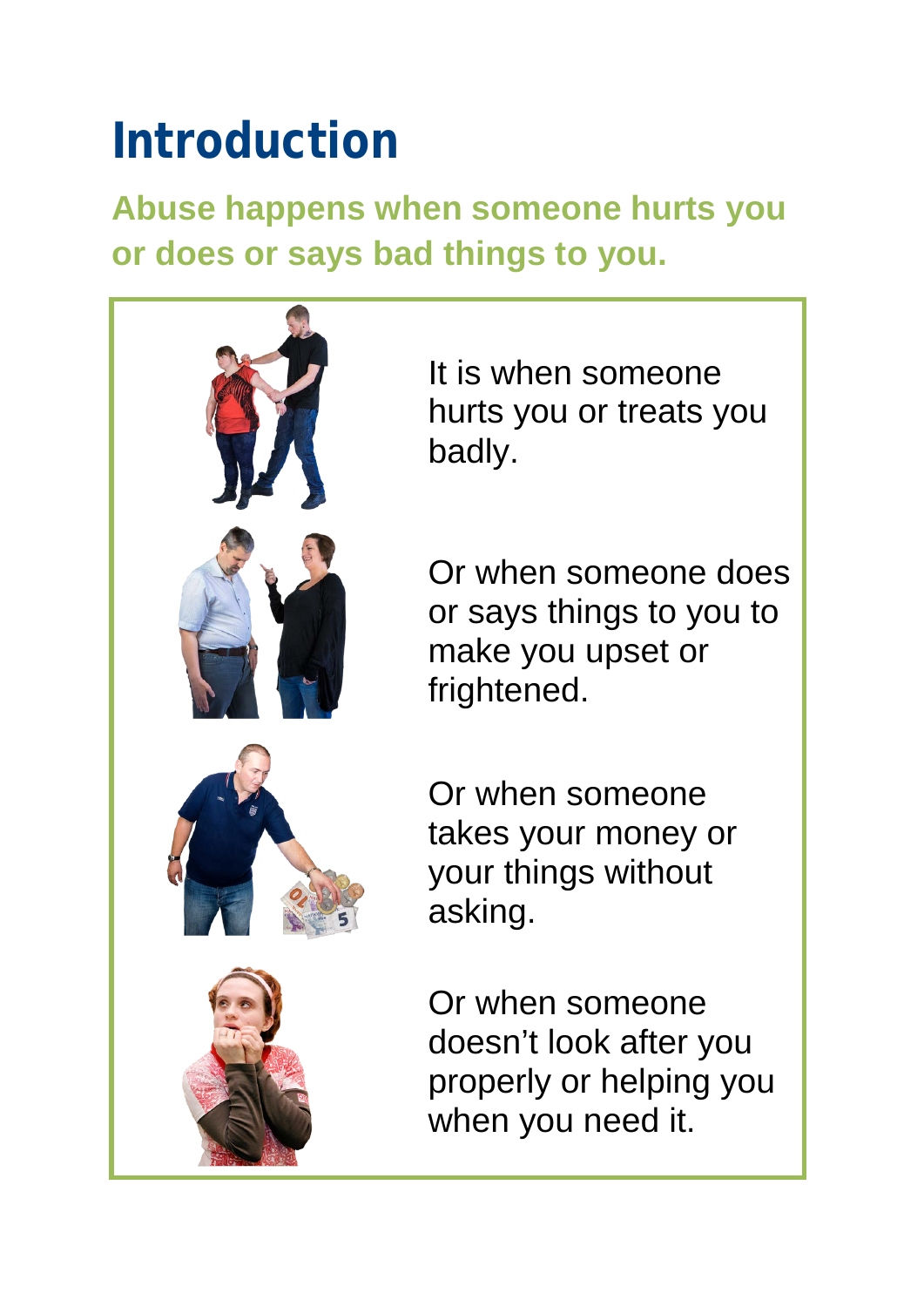#### **What is the Safeguarding Adults Board?**



The Board is made up of lots of different organisations.

The Council, Police and health services, like the NHS are part of it.

We work together to stop abuse from happening.

**Safeguarding is everyone's business!**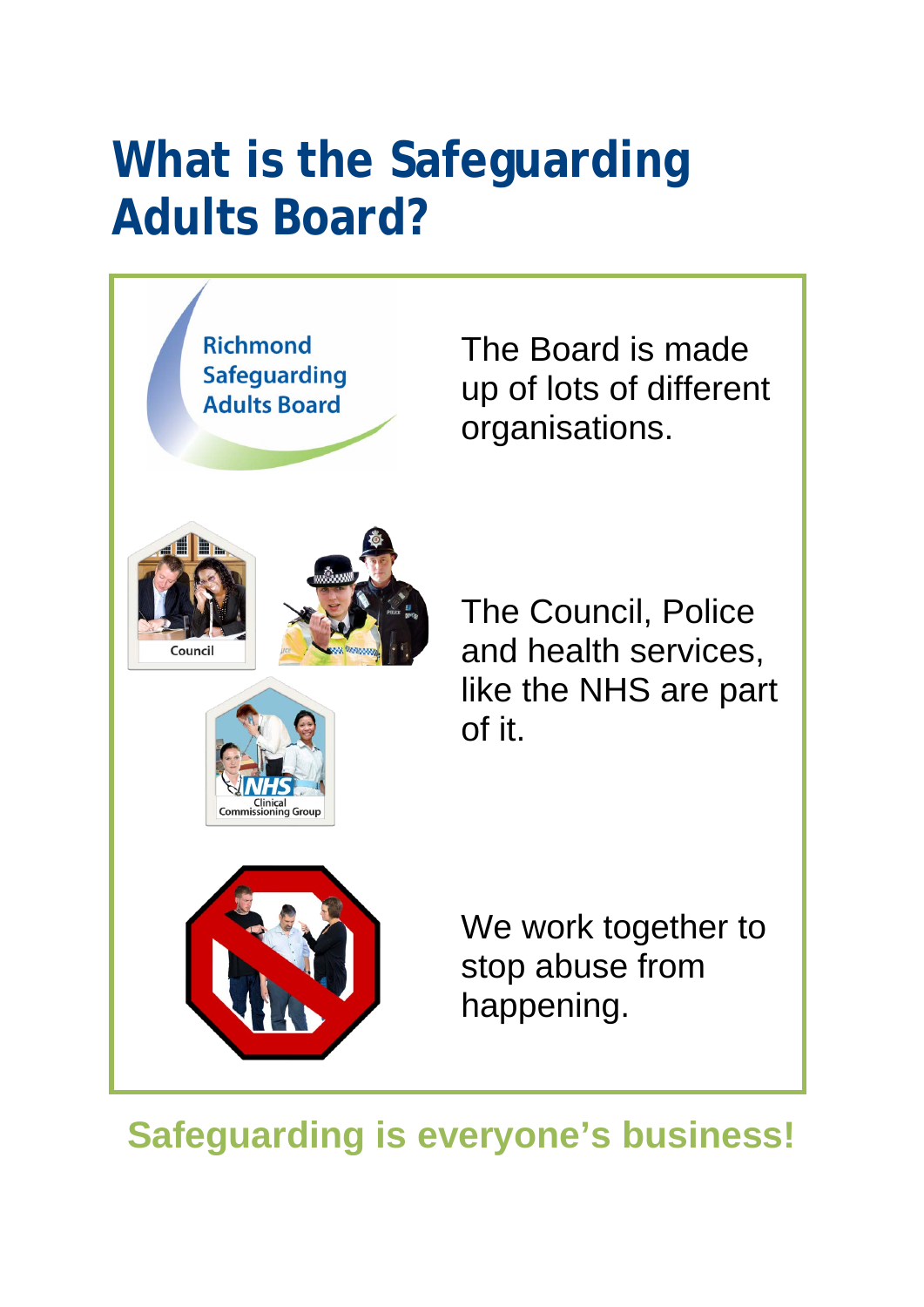## **What did we do in 2015-16?**



People contacted us 1041 times about possible abuse last year.

This is more than ever before.

We worked together to agree what we will do to keep people safe in Richmond.

We have updated our policies and procedures to make sure our safeguarding work is of a good standard.

We checked to see how well we are doing to keep people safe in Richmond.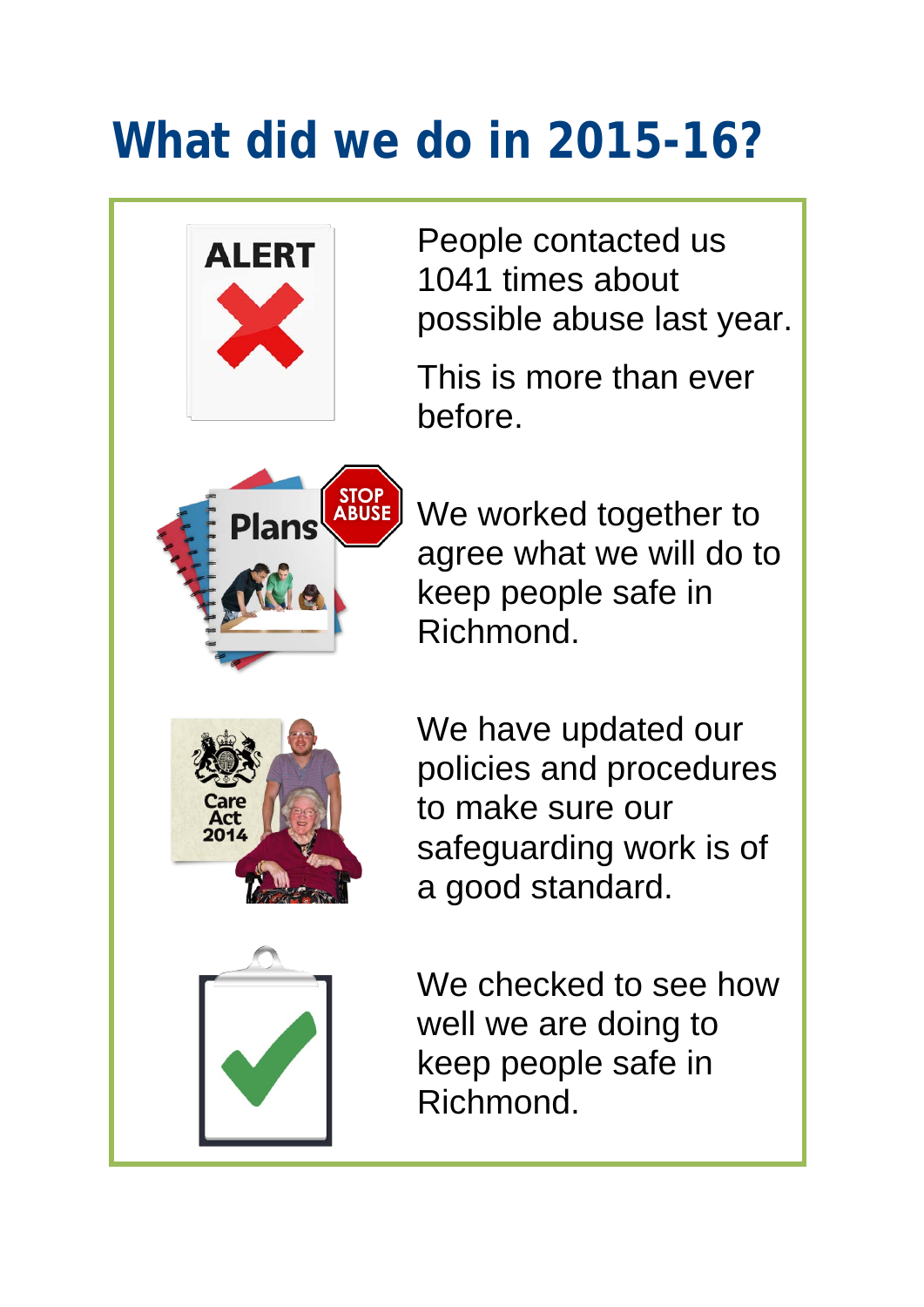



**X5**



We want everyone to know who we are and how to report abuse.

Our new leaflet will help with that.

Sometimes we decide to look at what happened to someone and how we could have worked better to help them.

This is called a Safeguarding Adults Review and it can help us to improve how we work.

We did this five times last year.

We have changed the way we hold meetings about abuse to make sure we listen to what people and their families think.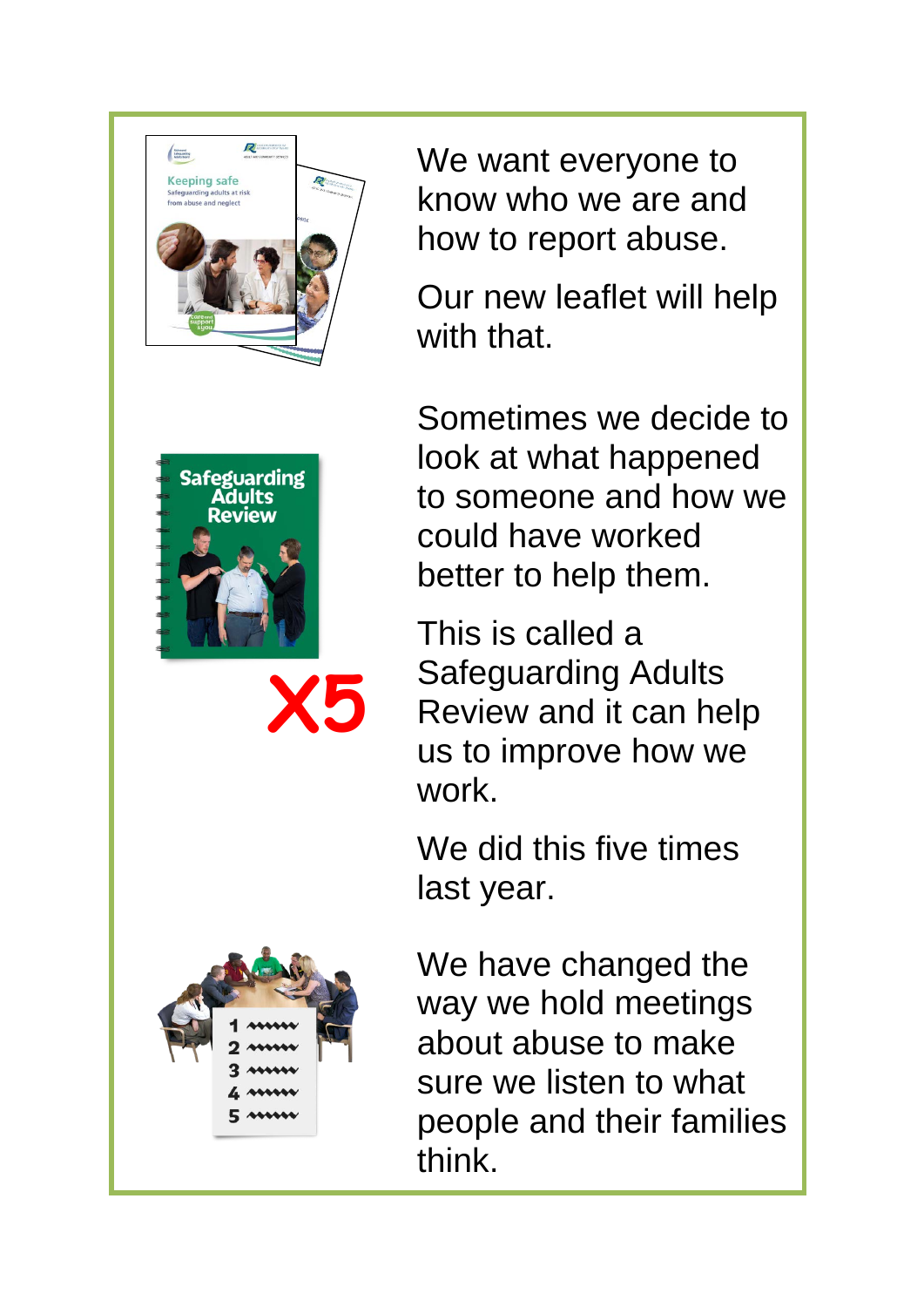## **Our priorities in 2016-17**



We want everyone in Richmond to be safe from abuse and neglect.

We will continue to work in partnership to help people who are unable to look after themselves or put others in danger.

We will work with providers, like care homes to improve the quality of care and stop abuse from happening.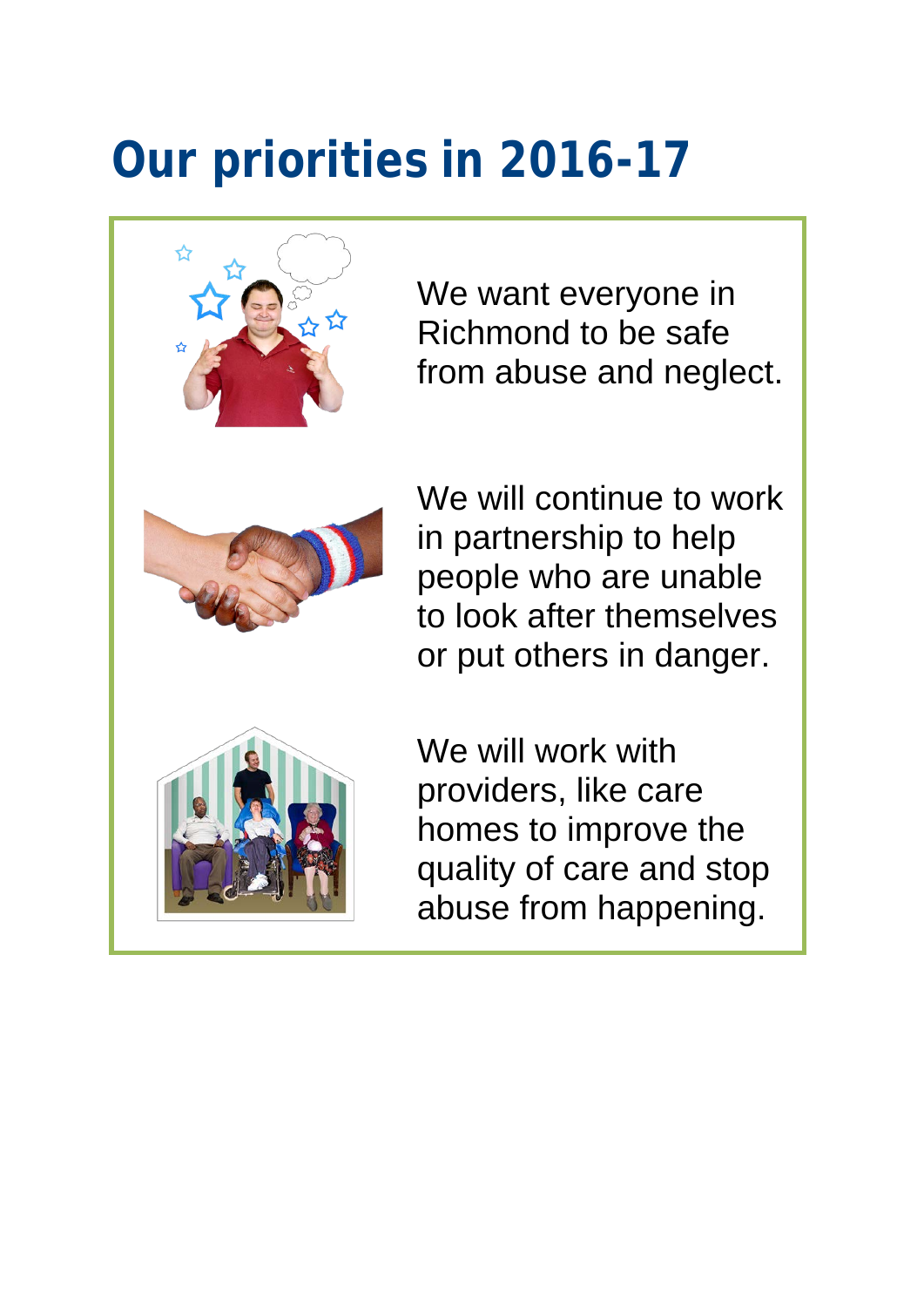

We will develop a new website that is easy to access and use and offers more information about our work.



We will work with an organisation independent from the Board to ask people and their families how they found the safeguarding process.



We will develop a performance framework to monitor how we are doing.